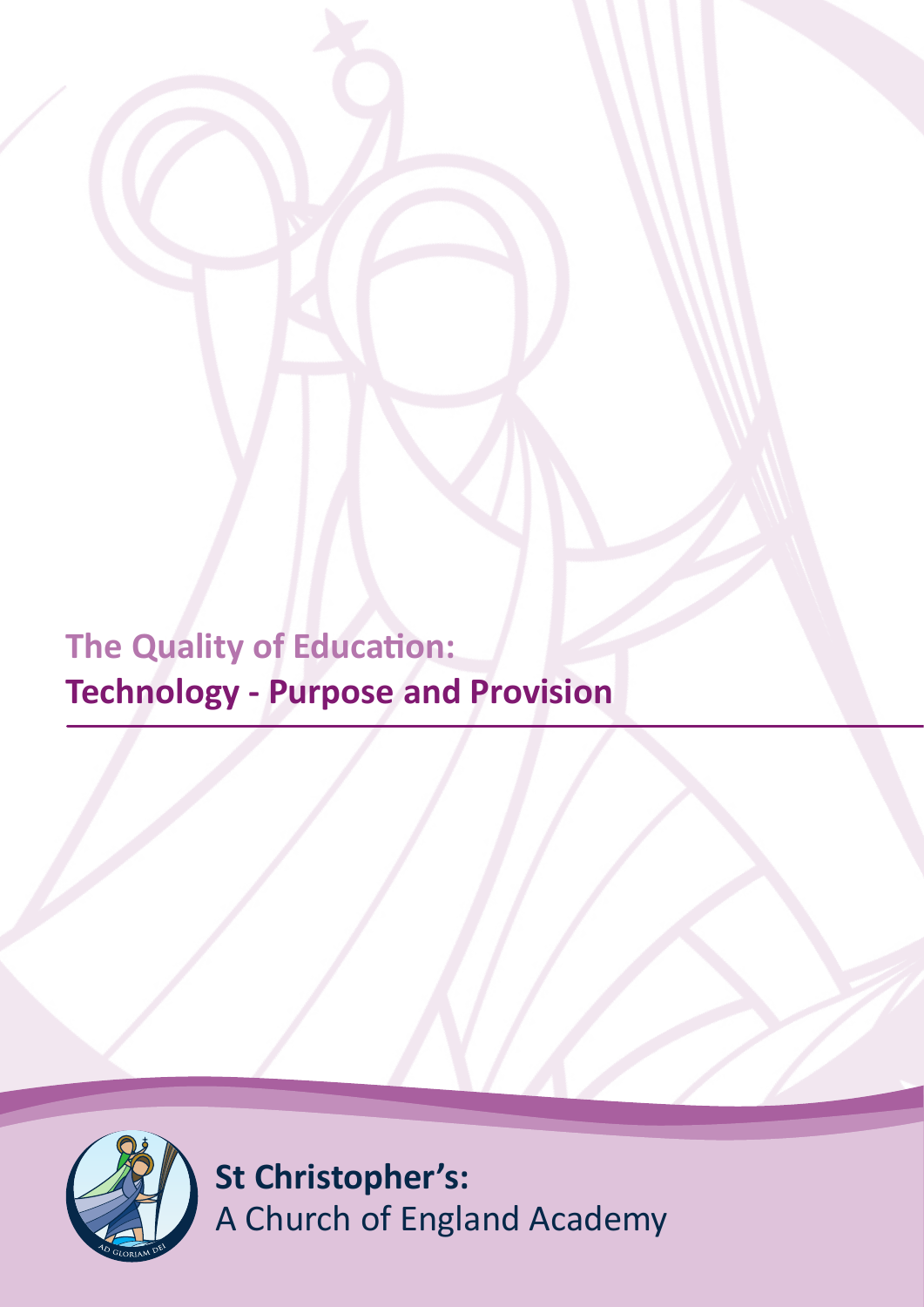That person is like a tree planted by streams of water, which yields its fruit in season and whose leaf does not wither whatever they do prospers.

Psalm 1:3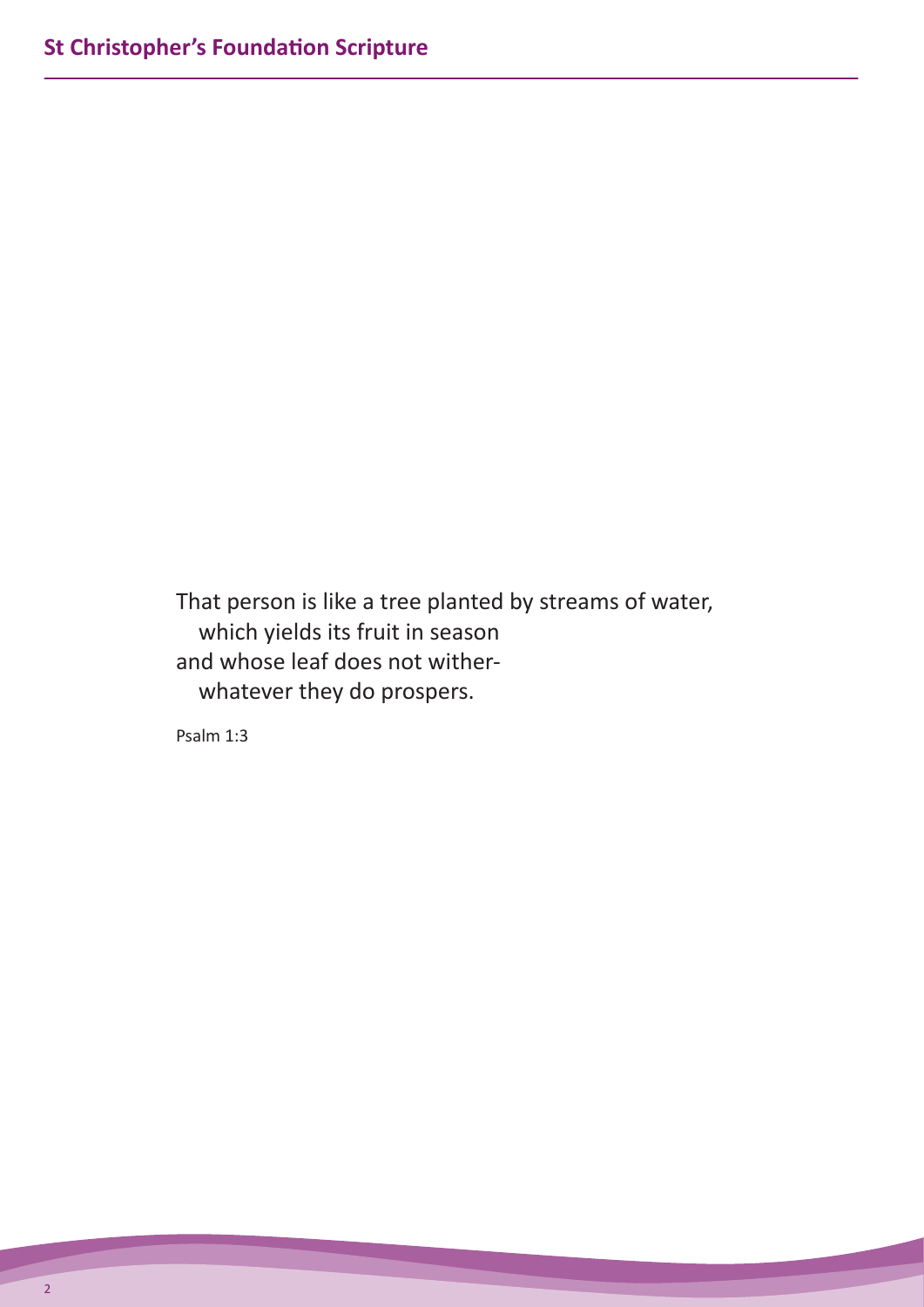# **The Purpose of Study**

The Technology department educates pupils and students to respond to ever changing real world problems with enthusiasm, creativity and innovation. We aim to build pupils' confidence and interest, so they are able to draw on a wide array of taught and researched knowledge and skills to iteratively design and produce relevant solutions to problems, in the form of new products and systems.

Pupils are encouraged to learn to explore and investigate problems, explore possibilities, generate solutions, evaluate and manage risks, selfevaluate and develop a resilient, enterprising attitude across a wide range of diverse design contexts. Developing a critical understanding of how people shape technology and how technology shapes people's interactions with each other and the natural world is important.

Pupils learn about the sources, handling, processing, properties and functions of a wide variety of materials and are taught the hands on practical skills and knowledge of how products are designed and made. They are then challenged to utilise and consolidate these experiences with their own acquisition of conceptual skills and personal research, also applying their learning from across the wider school curriculum (particularly from science, mathematics and art) to find creative, innovative, workable solutions to problems. Pupils progress in their learning by taking on more challenging and complex problems, utilising a wider variety of materials and processes and by increasing both the depth and breadth of their understanding.

The subject also encourages pupils to learn to work both individually and co-operatively and to consider and serve a wide variety of different clients, with differing needs and values, both in our communities and across the wider world.

Through Technology, pupils enjoy learning the important transferable life skills and attitudes, highly valued by employers, of problem-solving, teamwork, decision making, communicating, resilience, analytical skills, applying both scientific principles and number, utilising ICT and modern technologies, as well as developing their ability to innovate, creatively think, understand health, safety and wellbeing issues such as the assessment of risk and the importance of good nutrition and develop hands on practical skills. Pupils also learn to balance functionality with social, moral, ethical, cultural, health and safety, economic, environmental and sustainability issues.

Through studying the curriculum subject of Technology we also endeavour to help pupils become global citizens and open up and raise awareness of, a very wide range of diverse possible career pathways and opportunities, throughout the design, manufacturing, engineering, retailing and creative industries.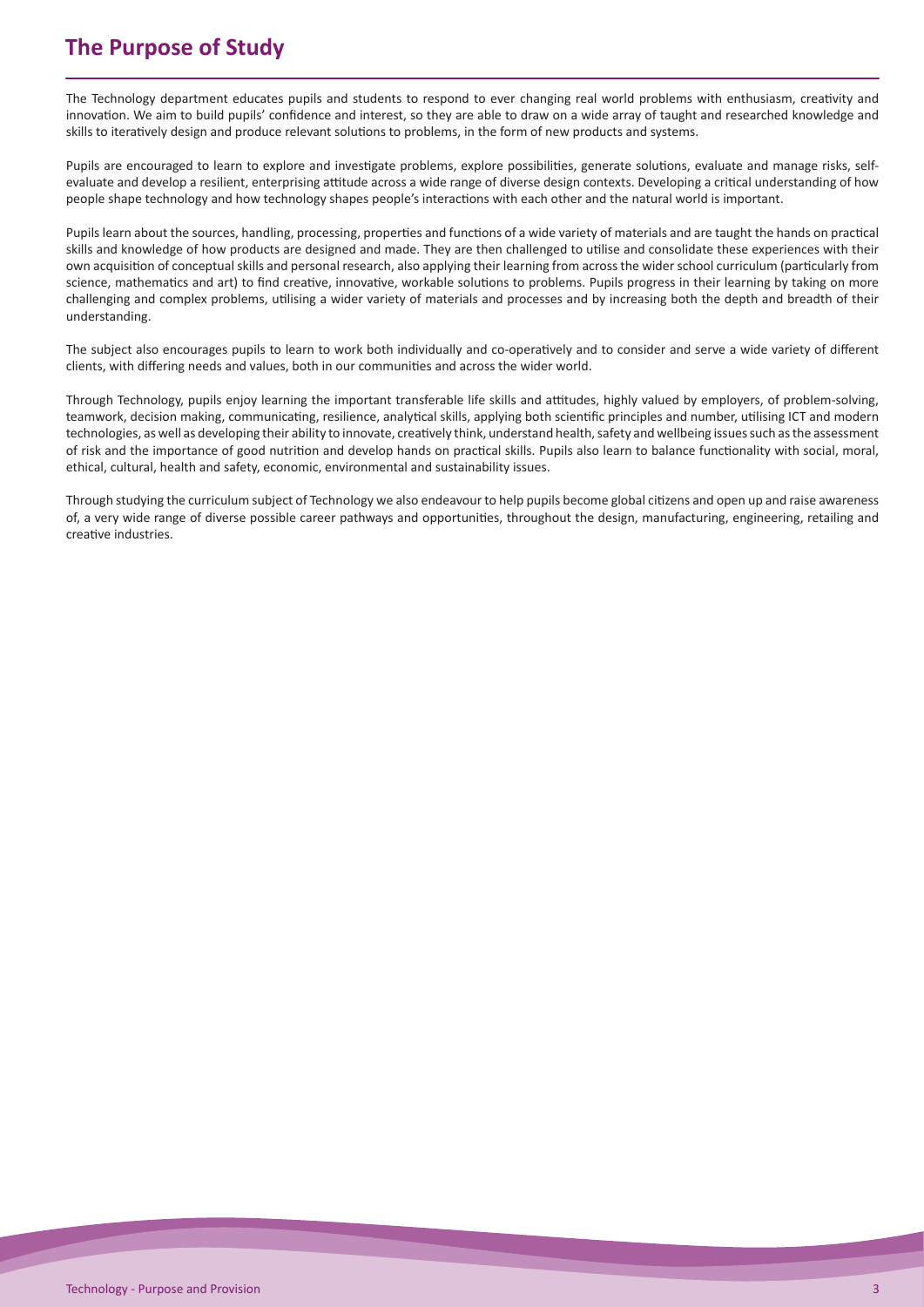# **Complementing the School Purpose**

# **Foundation Scripture**

Whether pupils only get to study Technology at KS3 or continue to GCSE or as students at A-level, the Technology curriculum, enables pupils and students not only to prosper academically and enrich their potential career opportunities but also to grow in self-confidence, interest and resilience preparing them to actively contribute to solving problems for the good of all in their own families and communities and our wider ever changing world. Their understanding of nutrition and the wider impact of Technological developments should enable them to make more informed decisions to support their own good health and that of the whole planet. Pupils learn how to take risks, becoming resourceful, innovative, enterprising and capable citizens. Through the evaluation of past and present design and technology, they develop a critical understanding of its impact on daily life and the wider world. High-quality design and technology education makes an essential contribution to the creativity, culture, wealth and wellbeing of the nation.

# **Key Themes**

The study of Technology develops in our pupils the creative, technical and practical expertise needed to perform everyday tasks confidently and to make personal decisions about how to participate fully and successfully in an increasingly technological world when they for example, begin to understand and apply the principles of nutrition and learn how to cook or make personal decisions about the recycling and use of materials in their own homes.

By building and applying a repertoire of knowledge, understanding and skills in order to design and make high-quality prototypes and products for a wider range of users they also learn how they can positively influence the lives of others around them and reach out into the wider world, enabling us to better live well together.

Through Technology we also develop our pupils' ability to critique, evaluate and test their ideas and products and those of other people leading onto lifelong learning, continually increasing their wisdom and understanding and encouraging them to actively question the use of technological developments in the wider world. For many this leads onto fulfilling and rewarding jobs making valuable contributions as citizens but also challenging society when they see a need for change.

# **Christian Virtues**

Through the study of Technology we offer many varied opportunities for our pupils and students to explore the school's Christian virtues. Some design challenges are too large to tackle alone and designs are often enriched by an element of collaboration or teamwork, such as the work done by Year 8 on the environmentally friendly pop up stall project, where pupils benefit from friendship and trust. Through the evaluation of past and present design and technology, they develop a critical understanding of its ability to impact on daily life and the wider world, giving hope that there are solutions to a wide variety of problems waiting to be developed and hope for the future of the planet. When pupils apply wisdom to improve the world and lives of others even in the smallest ways, they exhibit a deeper love of each other and the world. Many of our projects look into the deeper environmental aspects of design for example our Year 9 Trashion project using recycled materials.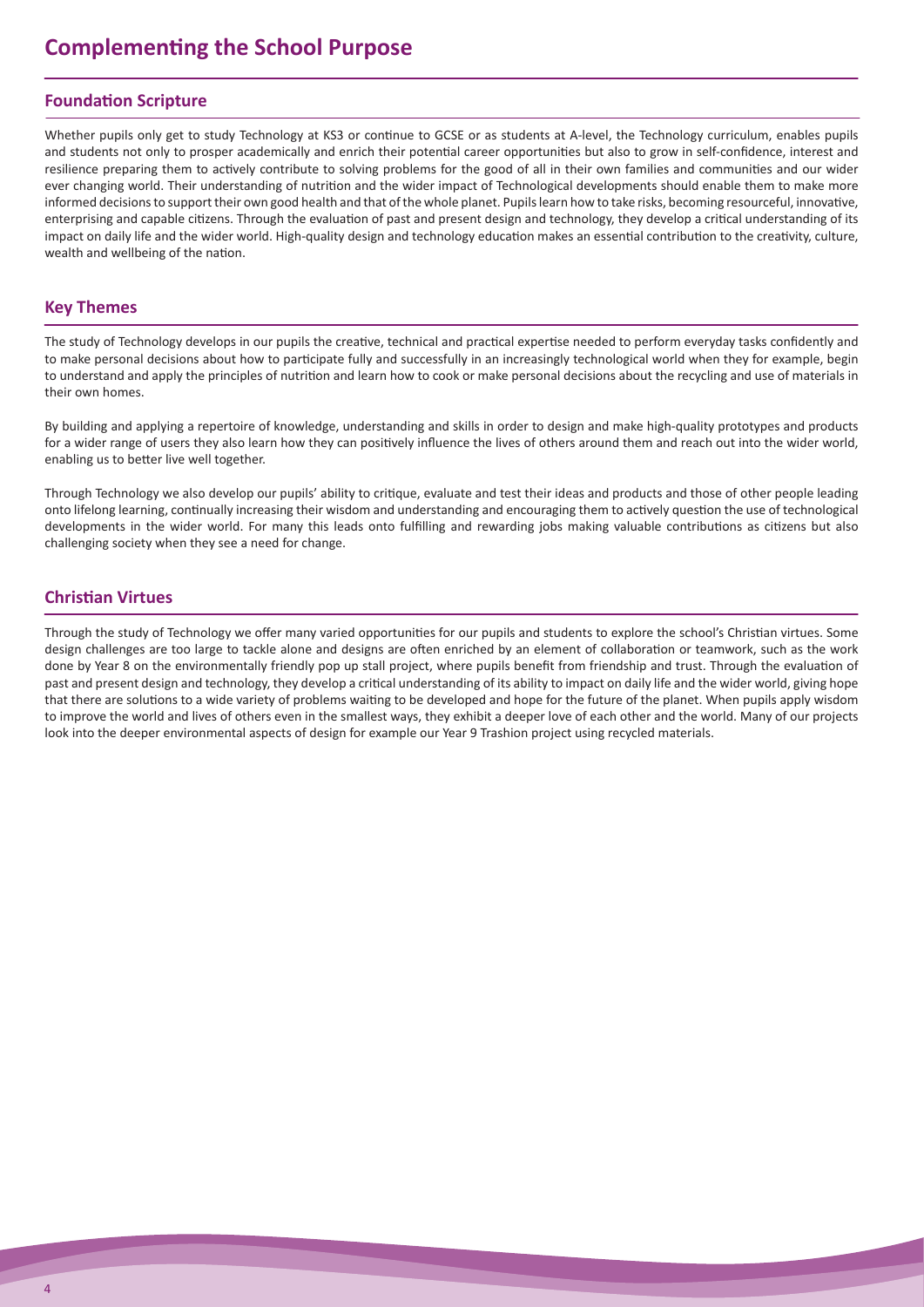#### **Curriculum Aims**

In Technology all pupils work through a wide range of unique projects each year, carefully structured so each is focussing on different concepts, knowledge, understanding, materials and skills, providing the opportunities and support for all pupils to learn and achieve and making best use of our facilities and staff expertise. Pupils are, where possible, grouped to enable projects to be best tailored to their specific learning needs and initially pupils are exposed to a very broad range of materials, knowledge, skills and concepts, in more familiar contexts later being allowed to specialise more to encourage greater comprehension, complexity, unfamiliar contexts to be explored and a greater depth of understanding in the areas of study deemed of most value and interest to them.

Pupils and students are encouraged to understand developments in technology, its impact on individuals, society and the environment, and the moral responsibilities of designers, engineers and technologists. Pupils also study a range of cultures that are less familiar to them, for example in the Year 8 family ready meal project, providing opportunities to research and understand a variety of values, needs and wants. Technology also promotes pupil mental wellbeing by teaching them to work through design problems in an iterative way where thought leads to action, resulting in further thought and action as pupils resolve design problems and address design opportunities. The subject also addresses pupils' and students' physical development through creative and practical activities where they are taught to select from and accurately use a wider range of tools, equipment, materials and components, according to their functional properties and aesthetic qualities, to perform practical tasks. For example, the Year 7 boat project covers the basics of cutting, shaping, joining and finishing of wood and plastic. There are also staged focused practical tasks throughout the food modules of work where pupils are taught specific technical knowledge, designing skills and making skills starting with salads for knife skills and progressing to items like filled pastry products. Physical development is also supported through the teaching of food nutrition and health which is built up, beginning with understanding the Eatwell Guide in Year 7.

Pupils and students are provided with opportunities and experiences to understanding the interests, needs, problems and preferences of a wide range of people as an essential part of designing for a client or user group. This may involve visiting locations and people outside school, such as the extracurricular Design Lab Nation project with Year 9, inviting experts into school and using media to enable pupils to explore less familiar surroundings.

Technology also aims to prepare pupils and students for the responsibilities of adult life through the teaching of food preparation and nutrition, a wide variety of other practical skills and teaching safe and hygienic practices helping them to develop the appropriate knowledge of the various hazards involved in the use of equipment, materials and their storage relevant to future lives. Pupils and students also understand how key events and individuals in design and technology have helped shape the world and how Technology will continue to do so.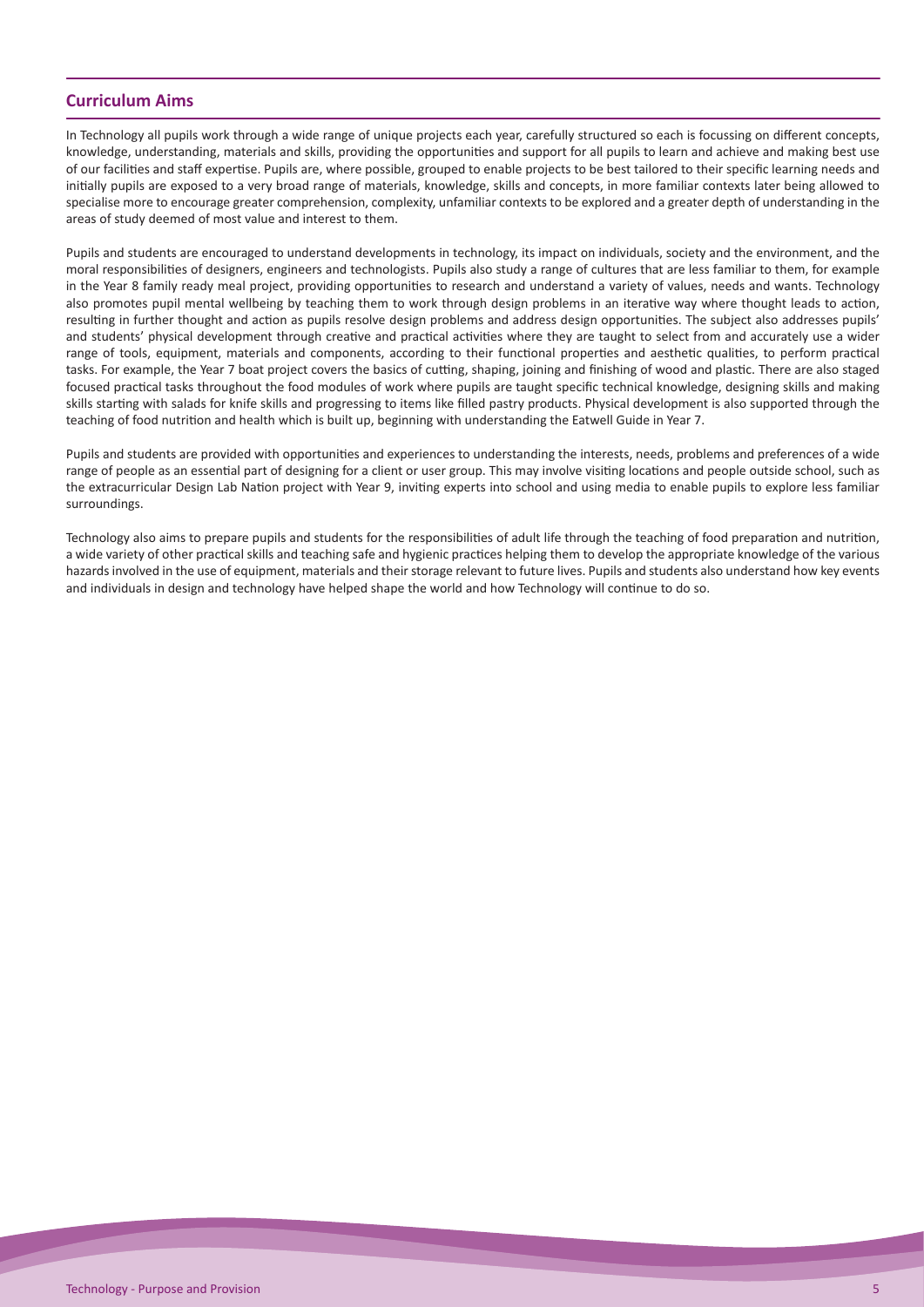# **Teaching Approaches**

In Technology a wide variety of teaching approaches are used regularly which promote active learning, inspiring, exciting and motivating pupils to learn. It is very often the case that the very nature of designing and making products creates an automatic challenge, but the level of challenge in tasks is also deliberately manipulated for different groups and individual pupils to stretch even our most able Technologists. Questioning is often also used as a teaching strategy to support pupils and students to help them focus on the most important aspects or neglected aspects of their work and to get them to look or think more deeply. Pupils and students are also taught to question design contexts and what is presented to them through research, exploring existing products and ideas, conducting scientific investigations and reformulating problems. Demonstrations and modelling good practice, tailored to specific groups or individuals are also frequently used teaching approaches that pupils tell us they value. Planned practice of skills and techniques are used to build independence, quality and confidence, and pupils are encouraged to actively seek a range of feedback on their designs, form peers, clients or interested parties, as well as their teachers, to help them evaluate and develop their designs.

# **Pupil and Student Attitudes**

Technology teaching here at St Christopher's wholeheartedly promotes pupil and student attitudes of being respectful, resilient, reflective and ready. Not only are we respectful to one another, learning to share design ideas and critical feedback in a positive, productive, enriching way, but we also teach respect for our environment by considering material sourcing, sustainability and renewal or recycling. Proper respect for equipment and resources is also cultured, particularly in terms of our health and safety routines. Resilience is also a quality taught by the department as seeing design problems through to successful engaging elegant solutions, that are innovative, fully functioning, original and aesthetically appealing for the intended user, involves much trial and error and disappointing setbacks which must be overcome. Pupils and students also need to be constantly reflective about their own work and that of other designers and to this end pupils are taught a range of testing and evaluative strategies and praised for innovative thinking rather than stereotypical responses to the challenges set. We also require pupils to attend lessons ready to learn but more than this we teach pupils to organise and plan their work to become more successful often working to time constraints by making time plans in food lessons, cutting lists and ingredients lists, production flowcharts and equipment lists.

# **Going Beyond the Exam Specification**

Whilst we work closely to National Curriculum guidance and always have an eye to building the knowledge and skills demanded in the wide range of examination specifications we offer, Technology is an ever evolving subject with new materials, processes and technologies constantly being developed, transforming the designed and made world. It is therefore a real challenge for teachers to try to keep up to date with these new and emerging technologies to keep the teaching current and relevant. We have therefore developed and continually seek to adapt our own school Technology curriculum to specifically meet the needs of our pupils and students, influenced by our local environment and employment opportunities.

# **Extra-curricular and Enrichment**

We routinely teach Technology in pre-planned blocks of time that usually are delivered in the form of a design task along with the associated skills, knowledge and learning needed to have success. These focus on a wide range of specialist materials, processes and design contexts to provide a wide yet balanced Technology education. Staff also routinely run lunchtime and afterschool sessions for pupils who are willing to put in extra time to enrich their projects or for those needing extra teacher attention or support. We aim to create a happy, hardworking, productive, environment where pupils feel supported and secure taking on real learning challenges. We also run successful clubs such as our Lego Club at lunchtime and frequently plan and support other school events such as the Eco-Fayre, Help the Homeless sleep out and Soup Kitchen, and the Spirituality day, Sheikh Languor. Engaging in extra-curricular events we feel also greatly enriches pupil and student learning and their love of the subject. We have therefore taken part in the Design Lab Nation Project linking with local designers, the V & A museum, the London Art Gallery trip, the Institute of Manufacturing "Make It in Manufacturing" trip and an A level visit to Leyland trucks. We also give pupils opportunities to put their designing and making skills to the test and compete against pupils from other schools in various competitions. These have included the "Army STEM workshops" with Year 7, "Make it" with Year 9 at Burnley College, "Engineering Because" at Nelson and Colne College with Year 10, the Young Chef of the Year Competition and the ongoing highly successful "Roots and Shouts Awards" in London with Dr Jane Goodall to which we take our "Trashion Show".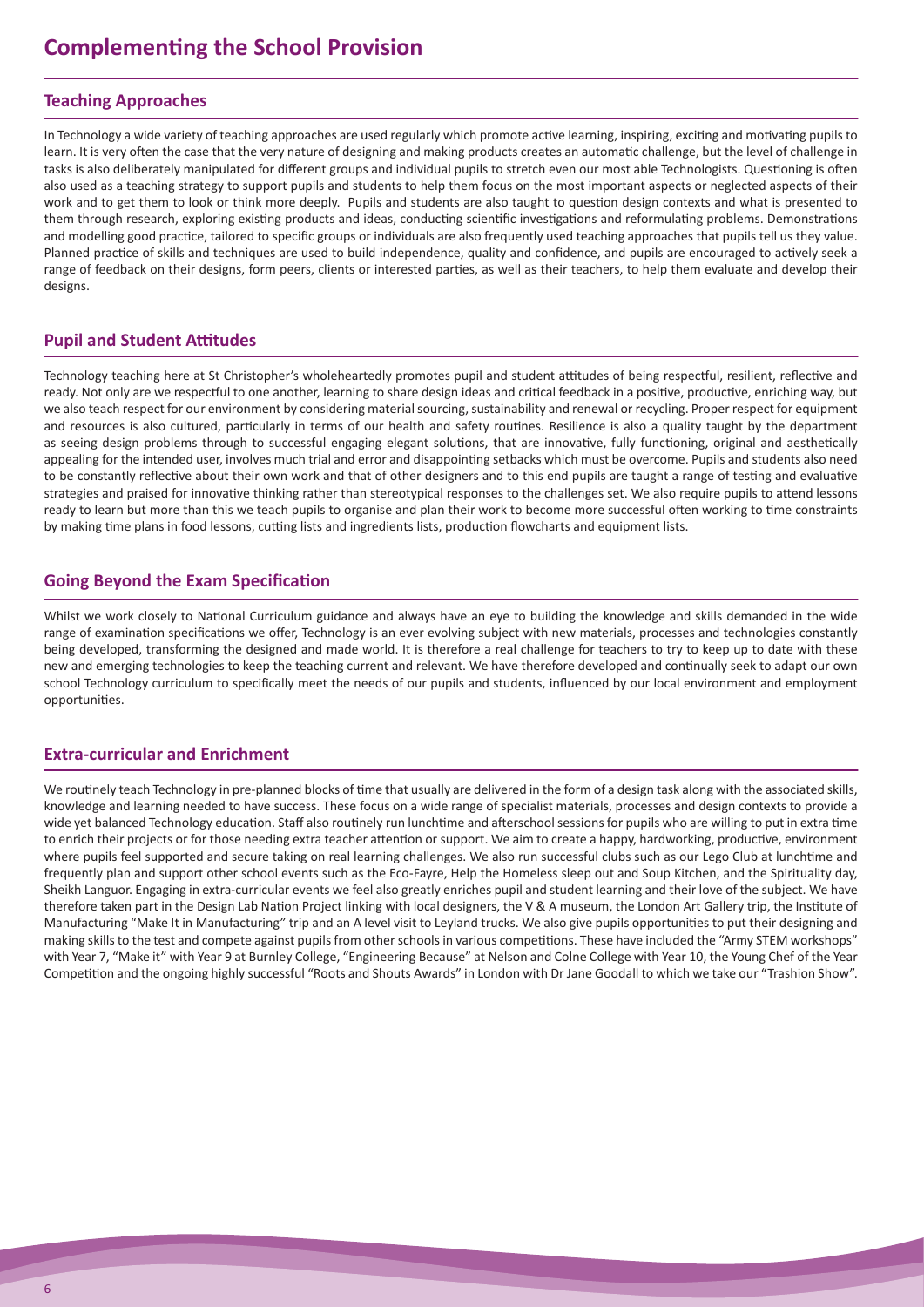# **Whole School / Cross-curricular Elements**

Technology is very much a subject where cross curricular knowledge and understanding is reinforced, connected and applied to real life contexts. The subject has been described as "the appliance of Science" and whilst it is true that there is a great deal of applied scientific understanding, such as the conditions for bacterial growth, the chemistry of cooking, biomimicry (the technique of investigating the materials, structures and systems in the natural world and using this inspiration to develop new ideas for the made world) and the applied forces used in mechanisms, it connects and reinforces so many more areas of learning. Reading skills are practiced when researching contexts, existing products and ideas, when following instructions or plans and when analysing client feedback which can also be in written form. Numeracy is used to weigh and measure materials, angles, and the flow of electricity, timings, speed and distances. Ratios are used in pastry recipes as well as gearing systems and scale drawings and models. Mathematical modelling is also taught as a way of modelling functional aspects of designs using numeracy, prior to making, such as nutritional analysis, and for the collection and analysis of test results in the form of graphs, charts, rating and ranking scales. Designing and communicating new product ideas and possible solutions to problems uses a set of skills which also draw on oracy, written communication, ICT and artistic skills and might take the form of, annotated sketches, detailed plans, 3-D modelling, oral and digital presentations.

Teamwork and leadership are valuable skills we also endeavour to foster, for example by the use of pupils as "Technology Technicians" to support other pupils in textiles or in our Year 8 STEM project where the challenge is such that it requires a strongly led team to work together to be able to complete in the time.

With such a diverse range of possible career pathways and opportunities, linked to Technology, at all levels, in the design, manufacturing, engineering, retailing and creative industries, we also see it as important to bring as many of these to the attention of our pupils as possible and show them that the skills they are learning with us are valued by employers and transferable to the workplace.

Finally Technology by its very nature deals with and develops a deeper understanding of many social, moral, cultural and spiritual issues as previously explained in the "Curriculum Aims" section, supporting this cross curricular aspect of learning. We also actively aim to promote British values, preparing pupils and students for life in modern Britain. For example pupils and students learn to apply British health and safety law to their designs and are taught health and nutrition advice specific to the British diet whilst we promote mutual respect and tolerance of those of different faiths and beliefs.

# **Meeting the Needs of All Pupils**

Both class lists on synergy and our Technology assessment system, help us to quickly identify all pupils end of year targets and any special learning needs (SEND or PP), although we are also fully aware, that in reality, there can be quite some deviation from targets, based on Maths, English and Science tests and progress in Technology. Sometimes even some of the most academically able struggle with Technological designing and making, whilst for some who find pure academic study hard they really enjoy and excel in the subject. We also make and pass on comments about the class and individual pupils to the next teacher to help them quickly get a feel for the group and get the most out of the pupils. Although in KS3, we teach repeated modules in each year group we are very mindful that the modules need adjusting for classes of differing ability and for individual pupils. To this end we always try to plan into our modules, enrichment opportunities, to stretch the most able but taking their work deeper, extension activities to challenge able pupils further and support resources and materials for those that struggle. An example of this is in the Year 8 Graphics based project, where some pupils are challenged to design their own net for complex shaped boxes whilst the majority create a straight forward net and the least able are given a ready-made net template to choose from. Similarly, in Food lessons, basic recipes are provided but more able pupils are taught to adapt and change them in light of the challenge set. Where pupils have an attached learning support assistant we are always grateful for these and liaise with them closely to ensure the pupil's needs are best met. This personalised approach continues into KS4 and A level where pupils are guided into individual projects which will best allow them each to showcase their talents and for the teacher to provide individual support. Therefore differentiation is achieved by task, support and outcome.

We provide a nurturing environment, scaffold activities, use exemplar work and module responses, use practical activities and experimental learning and encourage the transfer of learning between contexts. All technology staff also offer extra-curricular one to one interventions and support. We also try to ensure the impact of homework on learning is consistently positive by focussing it on a specific part of a project or specific target connected with an element of learning so it is an integral part of learning, rather than an add-on. We also try to make the purpose of homework explicit to learners and ensuring that the focus is upon the quality of homework and not necessarily the quantity, as well as providing feedback on homework that is specific and timely.

Finally we endeavour to try to remove financial barriers to learning by bidding for PP funding to provide equipment and resources where necessary along with revision and homework materials. We have also tried to include PP pupils in extra-curricular activities such as the Design Lab Nation project.